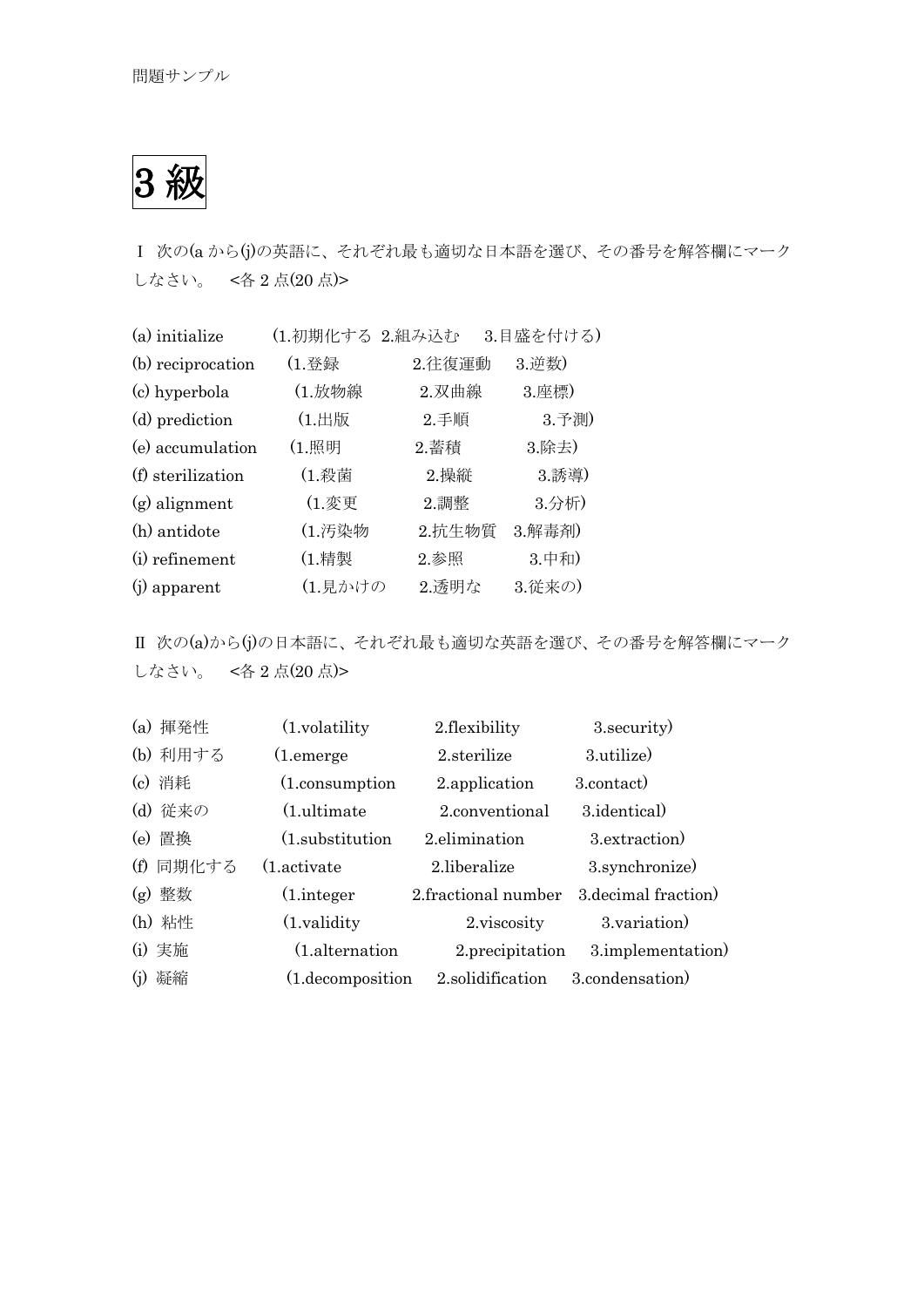Ⅲ 次の各英語の説明に相当する最も適切な語を下の1から 10 より選び、その番号を解答 欄にマークしなさい。 <各 5 点(20 点)>

(a)A computer network covering a small local area, like a home, office, or small group of buildings such as a college.

(b)An electronic device containing only two electrodes: an anode and a cathode.

(c)A group of thin and thick lines from which a computer reads information about a product that is sold in a shop.

(d)A diverse group of organic molecules that are required for metabolic reactions and generally cannot be synthesized in the body.

1.LAN 2.minerals 3.intelligent code 4.triode 5.transistor 6.bar code 7.WWW 8.credit card 9.vitamins 10.diode

Ⅳ 次の各組の英文が同じ意味になるように( )に入れるのに最も適切な語を下の1から 10 より選び、その番号を解答欄にマークしなさい。 <各 5 点(20 点)>

(a) Tin is not easily corroded by air or water. Tin has ( ) to corrosion by air or water.

- (b) The spokes of a wheel spread out in all directions from the center. The spokes of a wheel ( ) in all directions from the center.
- (c) When transforming a liquid into a gas, the process of vaporization takes place. Vaporization ( ) as a liquid changes into a gas.
- (d) Stopping and starting the radio wave is the simplest method of modulation. The simplest method of modulation is to ( ) the radio wave on and off.

| 1.avoids | 2.assemble | 3. resistance | 4.happened    | 5.0ccurs   |
|----------|------------|---------------|---------------|------------|
| 6.turn   | 7.move     | 8. described  | 9.opportunity | 10.radiate |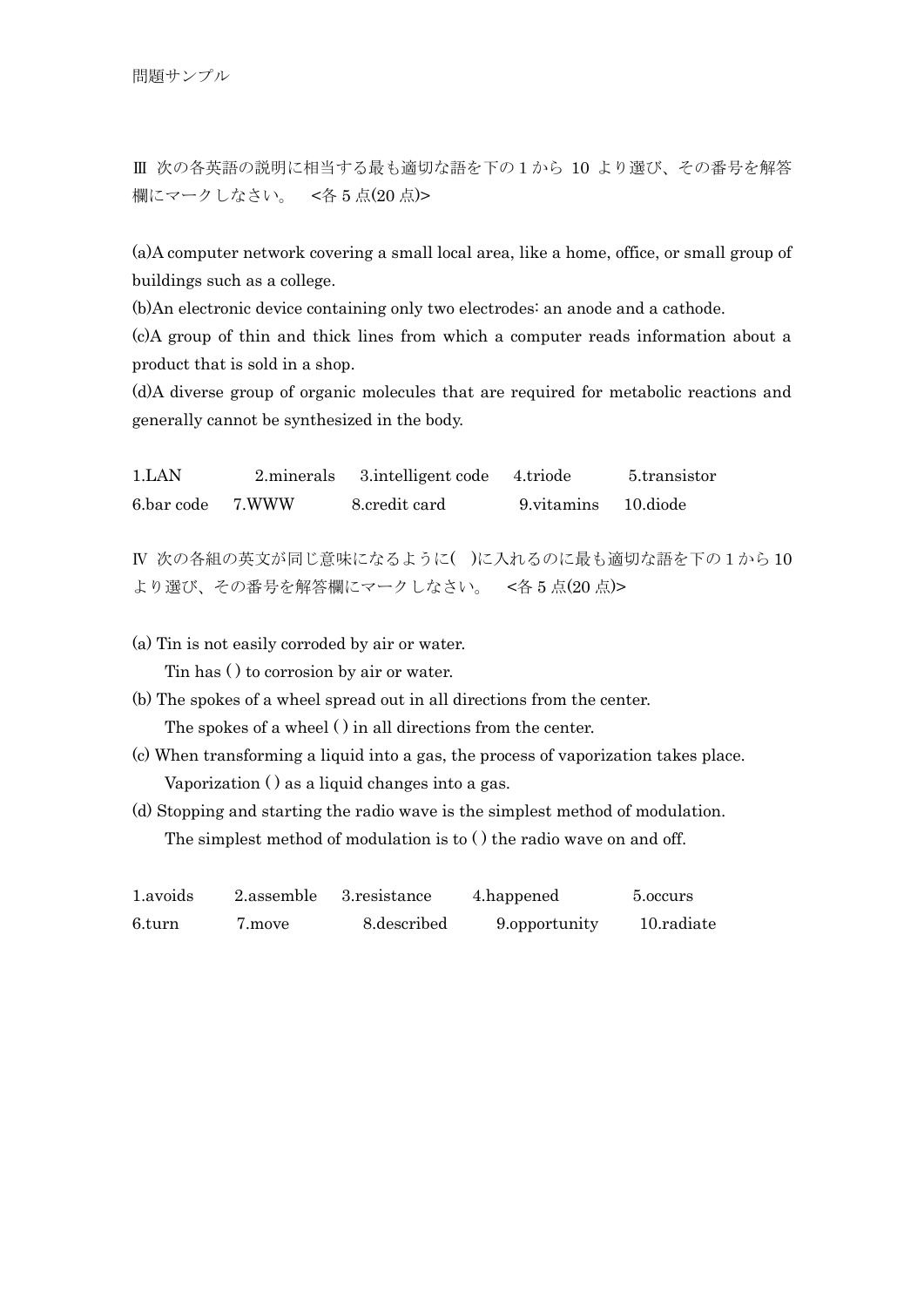Ⅴ 次の各英文を完成させるために、それぞれの1から4より最も適切な語を選び、その番 号を解答欄にマークしなさい。 <各 5 点(40 点)>

(a)This principle states that the volume of a solid is equal to the volume of water it (1. deducts 2. spreads 3. displaces 4. floods).

(b)Integrated circuits (1. provide 2. install 3. release 4. adopt) economy of space together with a high degree of reliability.

(c)When two different substances are rubbed together, electricity is generally (1. connected 2. created 3. formed 4. stopped).

(d) An icon is a small picture on the screen  $(1. \text{ when } 2. \text{ why } 3. \text{ that } 4. \text{what})$ represents a program, folder, or file.

(e) The effect is the same whether you connect the wheel (1. over 2. at 3. along 4. with) a belt or a chain.

(f) Your eyes are  $(1. \text{ video } 2. \text{ mechanical } 3. \text{ optical } 4. \text{ medical})$  instruments like the microscope and the telescope, but they can adjust more easily.

(g) A wrench is a tool used to  $(1. \text{ bear} \qquad 2. \text{ press} \qquad 3. \text{ sustain} \qquad 4. \text{ tighten}$  nuts and bolts.

 $(h)$  Much of the remaining loss  $(1,$  reduces  $2,$  decreases  $3,$  converts  $4$ , results) from braking and the ejection of hot exhaust gases.

Ⅵ 次の英文を読んで、各設問に答えなさい。 <各 10 点(30 点)>

 The power produced by a wind turbine depends on how fast the wind is blowing. (1) The higher the wind speed, the greater the potential output power you may expect from the turbine. The power available from the wind is proportional to the cube of its speed. Doubling the wind speed increases power available by a factor of eight times. (2) A very small change in wind speed translates to a big increase in available power. Average wind speed is the critical factor that determines the economic effectiveness of wind machines.

(a) 英文に最も合う見出しを、次の1から4より選び、その番号を解答欄にマークしなさい。

1. Application of wind energy

2. Relationship between wind speed and electric power

3. Effective utilization of wind power

4. Wind turbine and its economical efficiency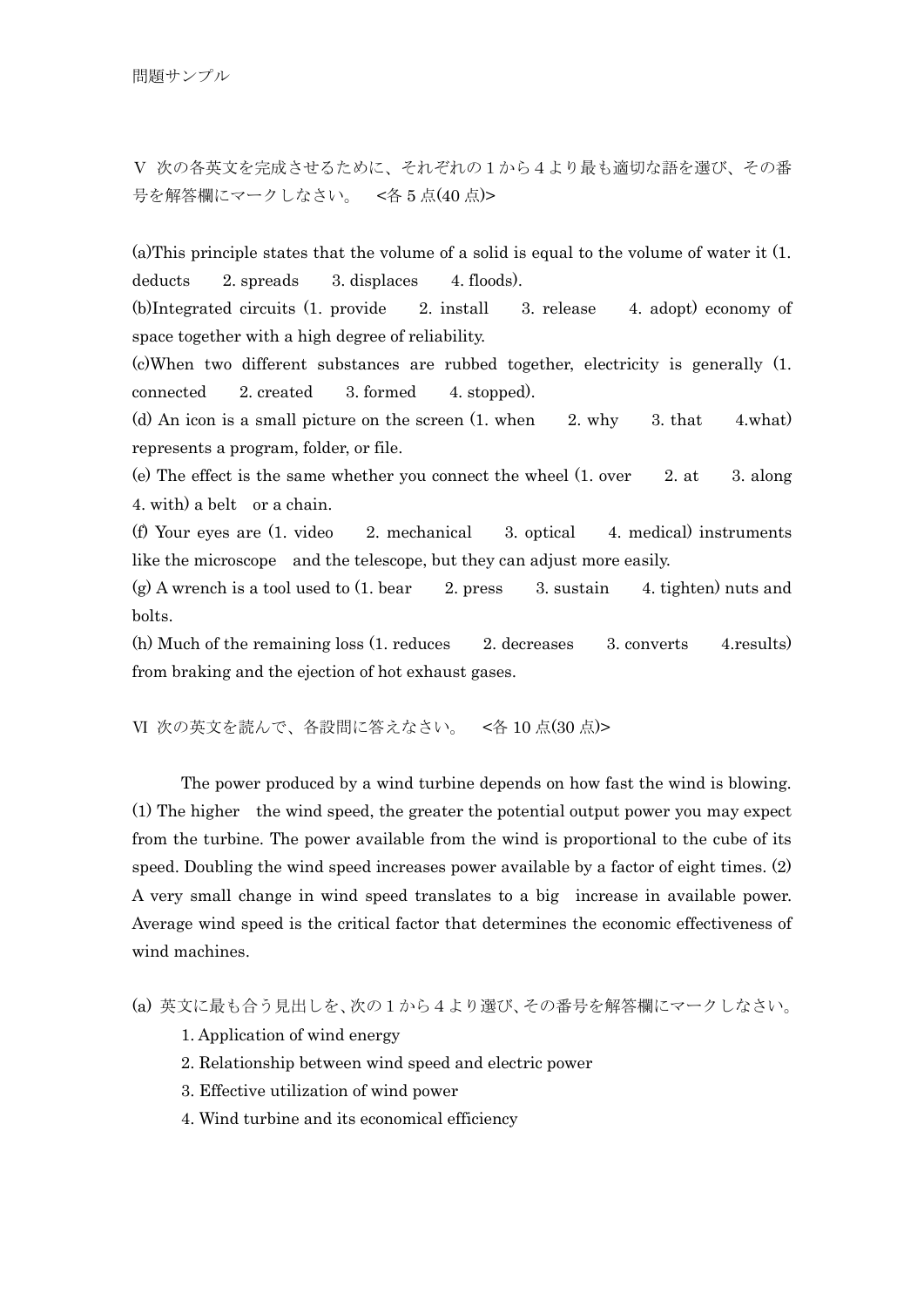(b) 下線部(1)の和訳として最も適切なものを次の1から4より選び、その番号を解答欄にマ ークしなさい。

 1. 風速が大きい場合、風力タービンの効率が高いほど大きな出力パワーが得られる 可能性が高まる。

 2. 風速が大きいほど、風力タービンから大きな出力パワーが得られる可能性が高ま る。

 3. 風速が大きい場合、風力タービンから得られる潜在的な出力パワーはタービンの 大きさで決定される。

 4. 風速が大きいほど、それだけ風力タービンから得られる潜在的な出力パワーが大 きくなる。

(c) 下線部(2)の和訳として最も適切なものを次の1から4より選び、その番号を解答欄にマ ークしなさい。

- 1. 小さな風速の変化は、有効パワーの大幅な増加として翻訳される。
- 2. 小さな風速の変化は、有効パワーの大幅な変化として翻訳される。
- 3. 風速がほんの少し変化するだけで利用できるパワーは大幅に増加する。
- 4. 風速がほんの少し変化するだけで利用できるパワーは大幅に変化する。

Ⅶ 次の各和文の意味を表すように、1から7を並べかえて英文を作るとき、3番目と5番 目にくる最も適切 な番号を解答欄にマークしなさい。 <各 10 点(50 点)>

- (a) 地球の表面は、今や過去のどの時代よりもはるかに速く温暖化している。 The earth's surface is  $(1. \text{ any time } 2. \text{ than } 3. \text{ at } 4. \text{ rapidly } 5. \text{ more }$ 6. far 7. warming up) in the past.
- (b) 原子構造の研究から、すべての物質が正電荷と負電荷の両方を持つことが知られている。 From a study of atomic structure, (1. contains 2. known 3. is 4. all 5.that 6. matter 7. it) both positive and negative charges.

(c) 働く人が情報を簡単に共有できるようにすることによって、ネットワークは生産性を増 加させる。

 Networks (1. workers 2. to share 3. productivity 4. increase 5. allowing 6. information 7. by) easily.